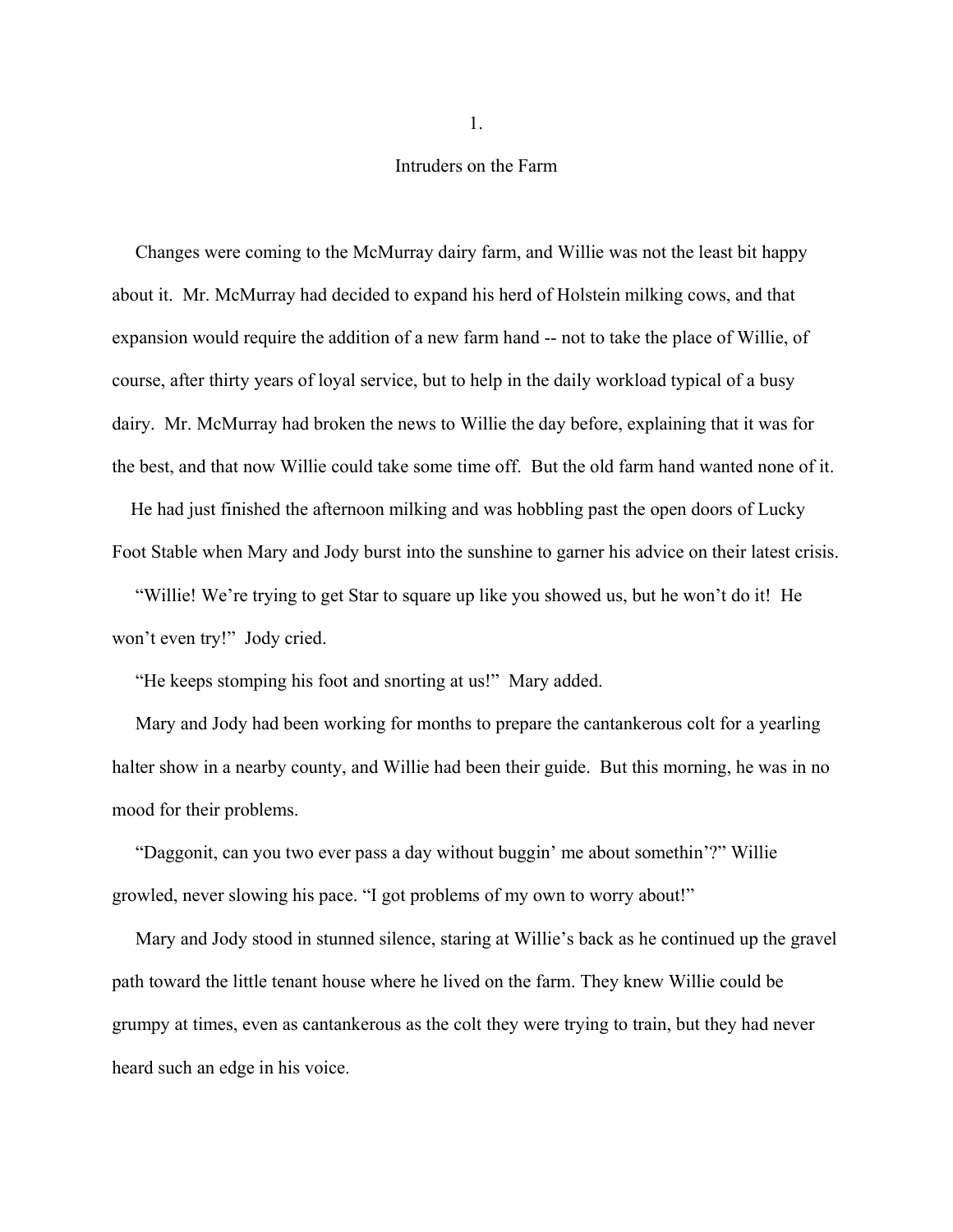Without a word the girls turned and walked back through the stable doors. Mary sat on a bale of hay and Jody picked up a broom and swept a few wayward pieces of straw from the dirt floor.

"I wonder what's wrong with Willie?" Mary finally asked.

 "I don't know, but I guess we should leave him alone for a while," Jody answered quietly. "But we can'tleave him alone!" Mary cried, jumping up from her bale and pacing back and forth in agitation. "He's gotto help us with Star! The show is only two months away!"

 "Well, Willie's already shown us most of the things we need to work on," Jody continued, "so maybe we can do it ourselves."

 Mary looked at Jody in disbelief. "Do it ourselves? Jody, the way Star is acting up, I'm beginning to wonder if we can do it even with Willie helping us!" Mary stopped pacing and looked out the door into the paddock. "I mean, come look at him right now!"

 Jody threw down her broom and joined Mary at the Dutch door of the stable. She spotted Star in the far corner of the paddock by the loading ramp.

"Oh my gosh!" Jody exclaimed.

 Finnegan, the cow herding dog, was at the top of the loading ramp. Mary and Jody, in their haste to run from the stable and appeal to Willie, had left Jody's crop in the paddock, and Star had quickly adopted it as his new toy. The handle of the crop was now in Star's mouth, and the other end was in Finnegan's. The girls watched in amazement as colt and dog played tug of war with the crop, Finnegan growling and Star shaking his head from side to side in an attempt to loosen Finnegan's grip. Finally the colt wrenched the crop from Finnegan's teeth, threw his head up, and took a victory gallop around the paddock, kicking and bucking and waving the crop for joy.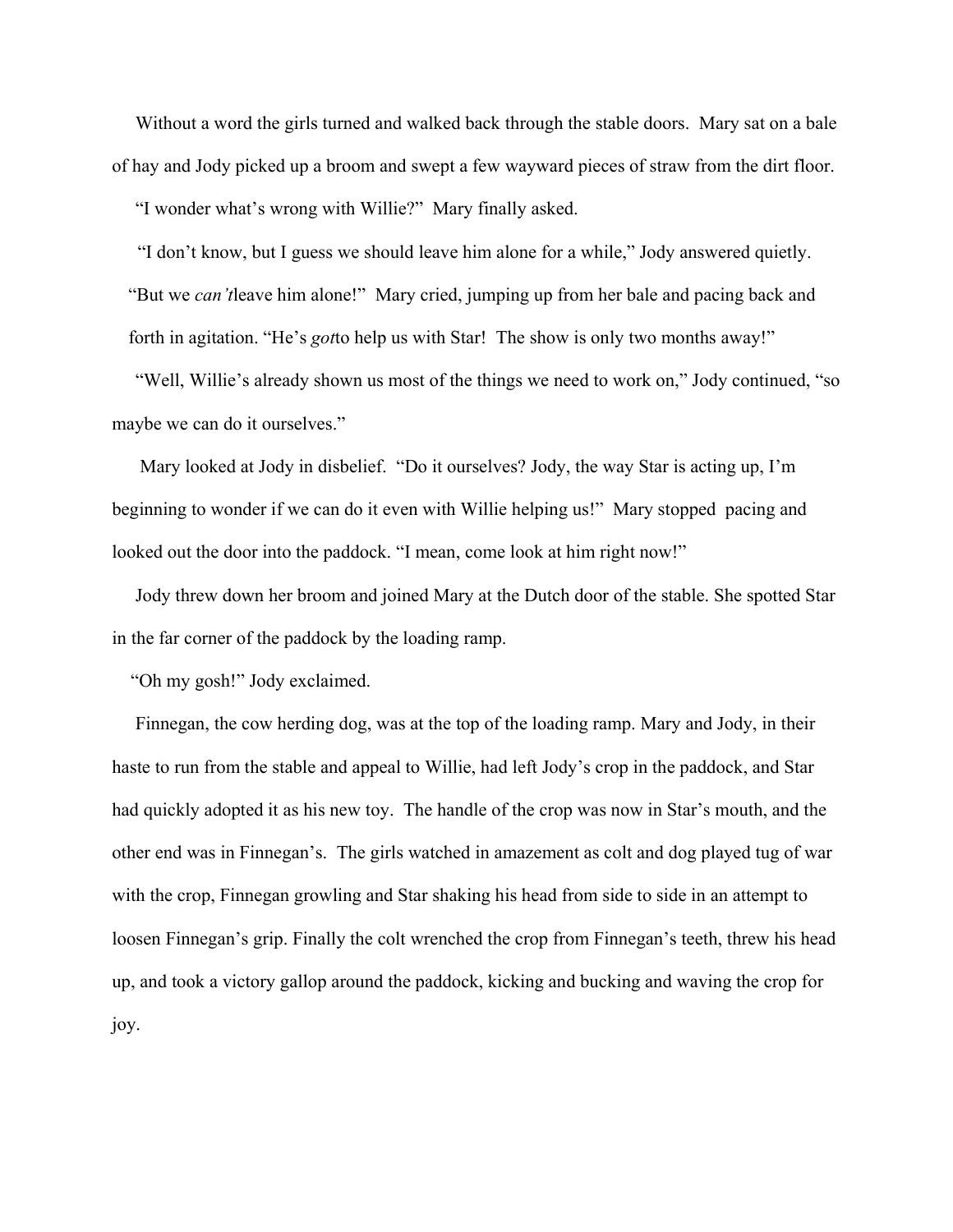Mary and Jody looked at each other in dismay, and without a word they turned from the paddock to contemplate what to do next. Before they could even begin their brainstorming, Finnegan began barking furiously. The girls, figuring he was barking at Star's antics, didn't even look up until they heard the noise out on the gravel lane. Peering out from the back door of Lucky Foot Stable, Mary and Jody were astonished at what they saw. [illus. 3-0A rickety old blue flatbed pickup truck with deep dents marking the passenger side door rattled past, backfiring as it went. The girls had seen trucks come and go before, but never one quite as curious as this. For on the bed of the truck, piled high and tied with baling twine and rough rope, was what seemed to be a complete collection of someone's earthly possessions. Beds, chairs, a refrigerator, a washing machine, blankets, pillows, lamps, and tables were all piled helterskelter. And the crowning glory, a huge white rabbit in a cage, was strapped to the very top of the mound. As the truck rumbled by, the girls caught a glimpse of the passengers, who were all crammed into the cab like sardines, no telling just how many.

 "What in the…" Mary's voice trailed off. The truck came to a stop by the old house trailer that sat next to Mr. McMurray's tractor shed, and Mary and Jody watched with mouths agape as the driver's side door creaked open and passengers began emerging. Finnegan crouched on the ground next to the girls, sniffing the air and growling low in his throat.

 "We've got to get Willie!" Jody whispered, grabbing Mary by the arm. "I think these people are trespassing or something! Come on, Finney!"

 The girls took off at a gallop toward Willie's tenant house with Finnegan close behind. They were just about to jump onto the porch when Willie appeared in the doorway.

"What in tarnation…" Willie began.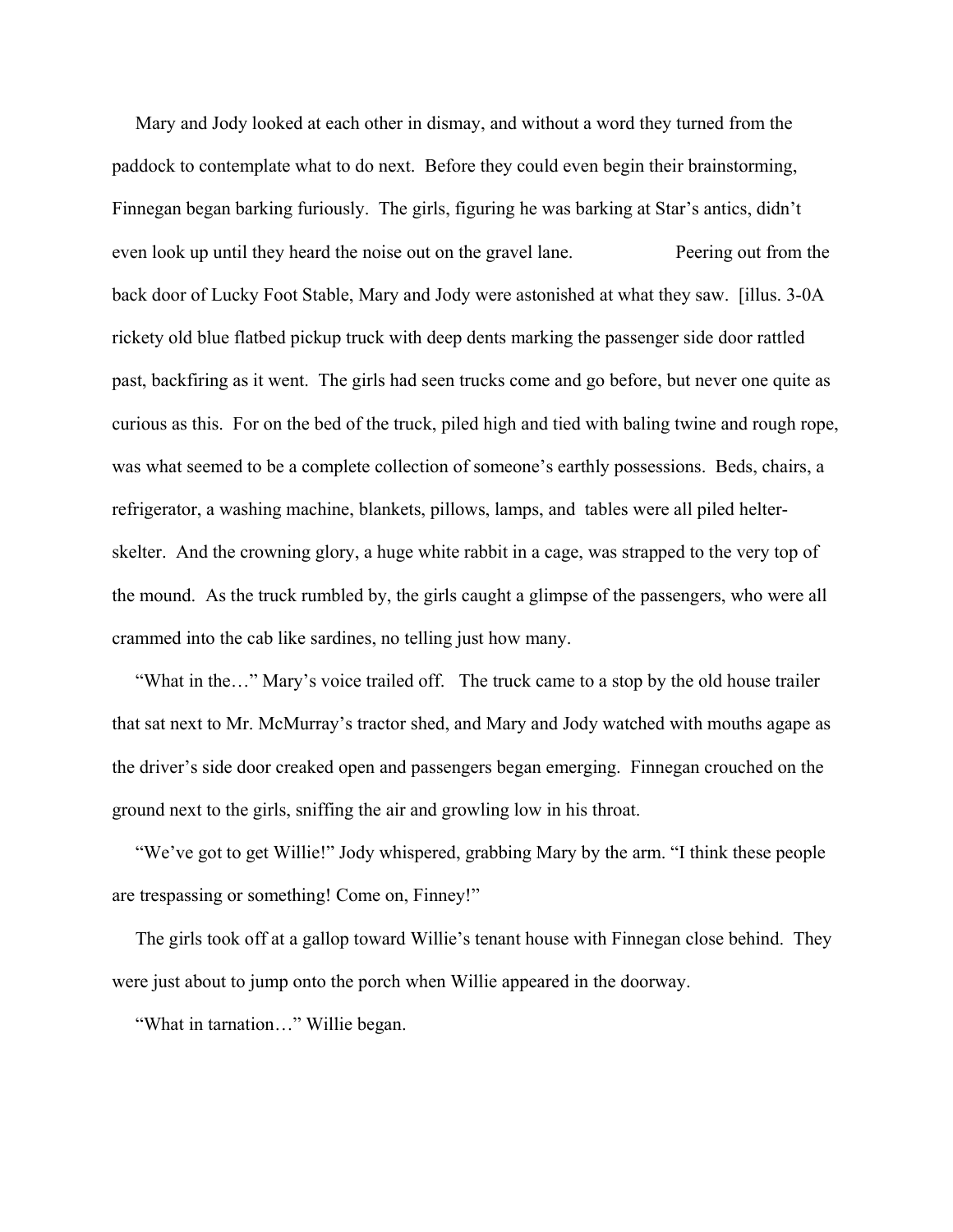"Willie!" Mary yelled. "You've got to come on the double! Some people just pulled up to the house trailer in an old pickup truck with all kinds of stuff tied on it, and they're getting out of the truck like they're about to move in or something!"

 Willie's face looked like a thundercloud as he absorbed this information, then he shook his head and pulled on his earlobe. "Well," he said, squinting up at the sun, "I reckon they look like they're about to move in because theyareabout to move in. I just didn't think it would be this soon."

 "What do you mean, Willie?" Jody cried. "Why would people be moving into the house trailer?"

 "Because I'm gettin' old, that's why. Any more questions?" Willie answered in the same harsh voice he had used earlier. Then he took off his farm cap, slapped it against his knee, said "come on, dog," and went back inside the tenant house with Finnegan, slamming the door behind him.

 For the second time that day Mary and Jody could only look at each other. Then they turned and flew up the gravel drive to the big stone house where Mr. and Mrs. McMurray lived. Not even stopping to catch their breath, they took turns knocking furiously on the double front doors. Before very long, the doors were pulled open and Mrs. McMurray stood in the center, a doorknob in each hand.

 "What's all this, then?" Mrs. McMurray asked in her lilting Irish brogue. Surprised by the panicked look on the faces of the two girls, she continued, "whatever is wrong?" "Oh, Mrs.<br>McMurray, we don't know what's wrong," Jody said, red-faced and panting. "But there are some people down by the old house trailer, and... and..."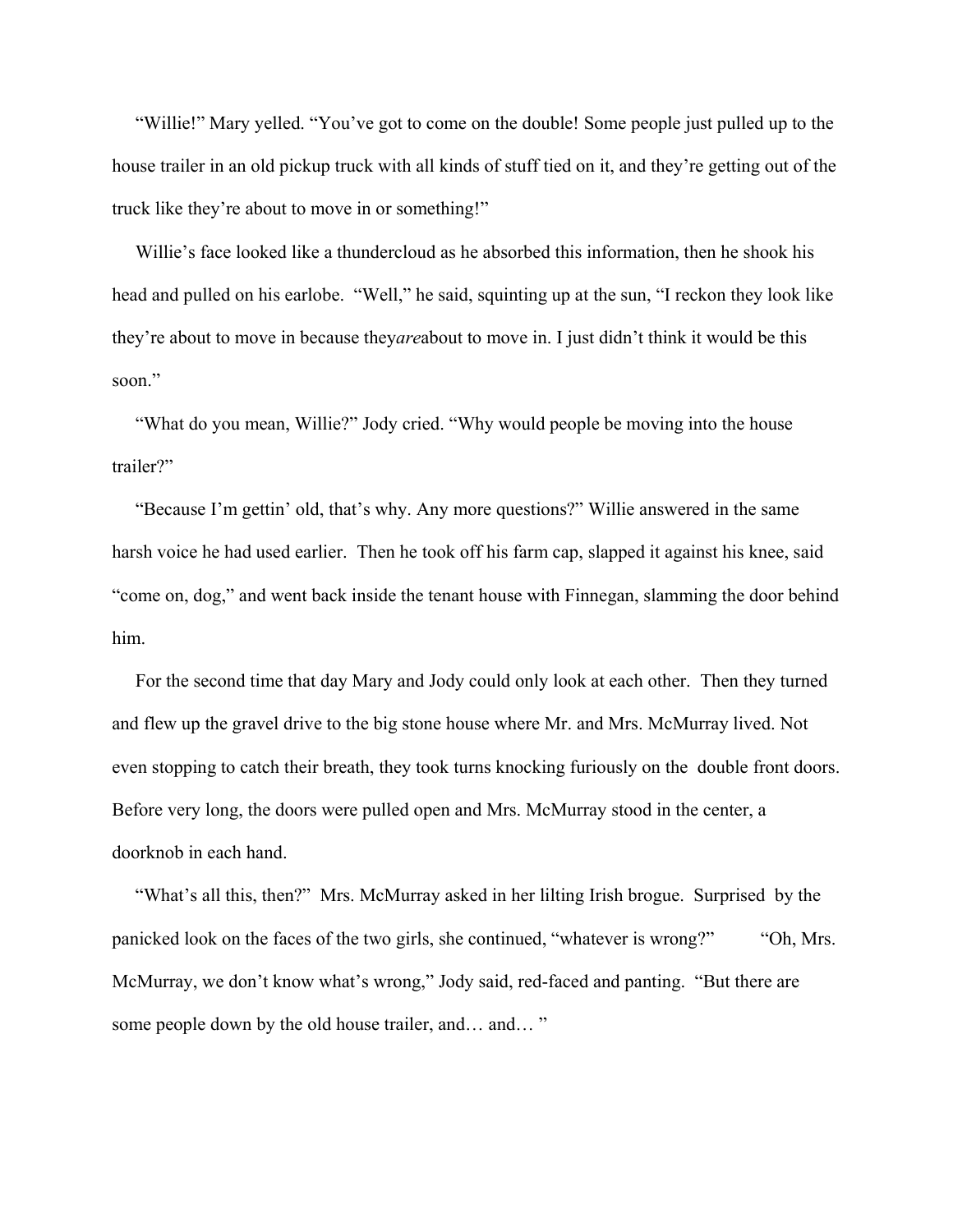" …and Willie's mad about it, and we don't know why, and he just slammed the door right in our faces!" Mary finished.

 Mrs. McMurray brushed a strand of silver hair from her face and wiped her hands on her apron. She gazed down the lane at the little tenant house where Willie lived and then at the distraught girls waiting expectantly for an answer. Saying nothing, she turned and beckoned for Mary and Jody to follow her into the house.

 "Would you girls like a cup of tea?" Mrs. McMurray asked with a polite smile. Mary and Jody sat side by side at the wooden trestle table in the middle of the blue and yellow farm kitchen, wriggling impatiently while Mrs. McMurray took two delicate china cups from the corner cabinet.

 "Oh yes, ma'am, we're really thirsty," Mary answered for both of them. Mrs. McMurray placed the cups on the oilcloth table cover and carefully poured hot tea from a kettle into each cup. When she turned her back to replace the kettle on the stove, Mary and Jody made faces at each other. They had expected iced tea!

 "Now, girls," she said, turning from the stove and crossing her arms, "I think you know that Willie's getting on in years."

Mary and Jody looked puzzled.

 "Why, he's been with us for more than thirty years, and with the horses for some twenty before that…"

At the word horses Mary and Jody raised their eyebrows with interest.

 "So Mr. McMurray thought it would be a good idea, with us expanding the herd and all, for Willie to have some help."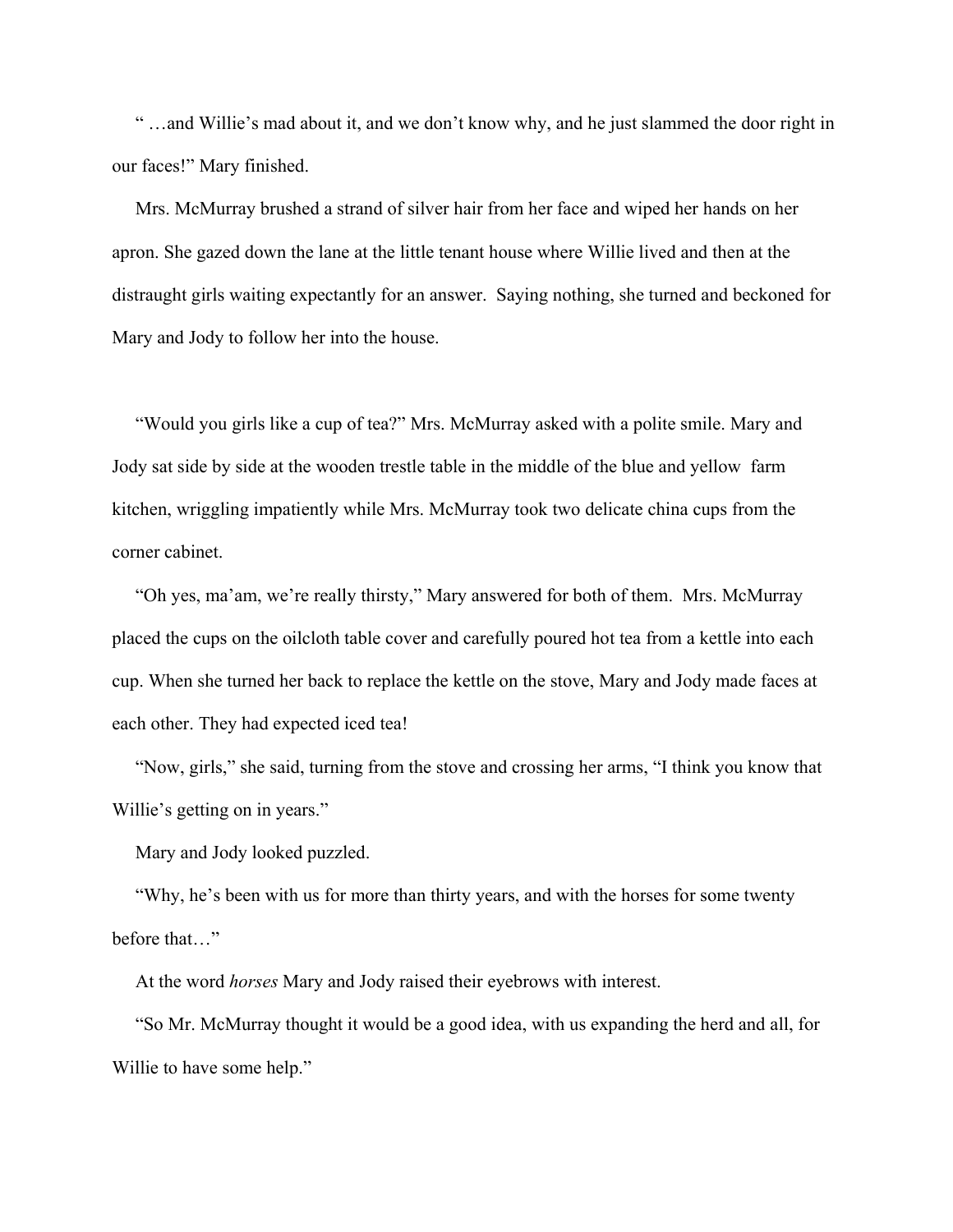The girls' mouths slowly dropped open but no sound came out as Mrs. McMurray's explanation gradually sunk in. The people down at the house trailer were moving onto the farm! Intruders on their domain! Taking Willie's place! It couldn't be true!

 "Now, they're not taking Willie's place," Mrs. McMurray assured, as if reading their minds. "Just helping out, you know. But Willie's set in his ways, and I know he's not too happy about it."

Mary and Jody didn't speak but shook their heads in unison.

 Mrs. McMurray sat down on the wooden bench across from the two girls and leaned in conspiratorially.

 "I know Willie's been helping you with the baby," she murmured. Mrs. McMurray always called Star the baby even though he was more than a year old now. "So maybe if he keeps on with that and you two make sure he knows you need him, he'll be able to get used to the idea of being away from the cows sometimes. What do you think?"

The girls looked at each other and then at Mrs. McMurray. "Willie has been helping us with Star and with Lady and Gypsy too…" began Mary.

 "Yes, ma'am -- did you know that Willie helped us take Lady to the horse show and that he taught Gypsy to pull the sleigh?" Jody asked.

 Before Mrs. McMurray could answer, Mary went on, "…but he's always so busy that as soon as we really get started with something, he has to quit and go for the milking…"

 "…and there's a yearling show in June that we want to go to, but Star's not ready, and we don't think he'll ever be ready, he's so 'daggone ornery,' as Willie says. But if Willie had more